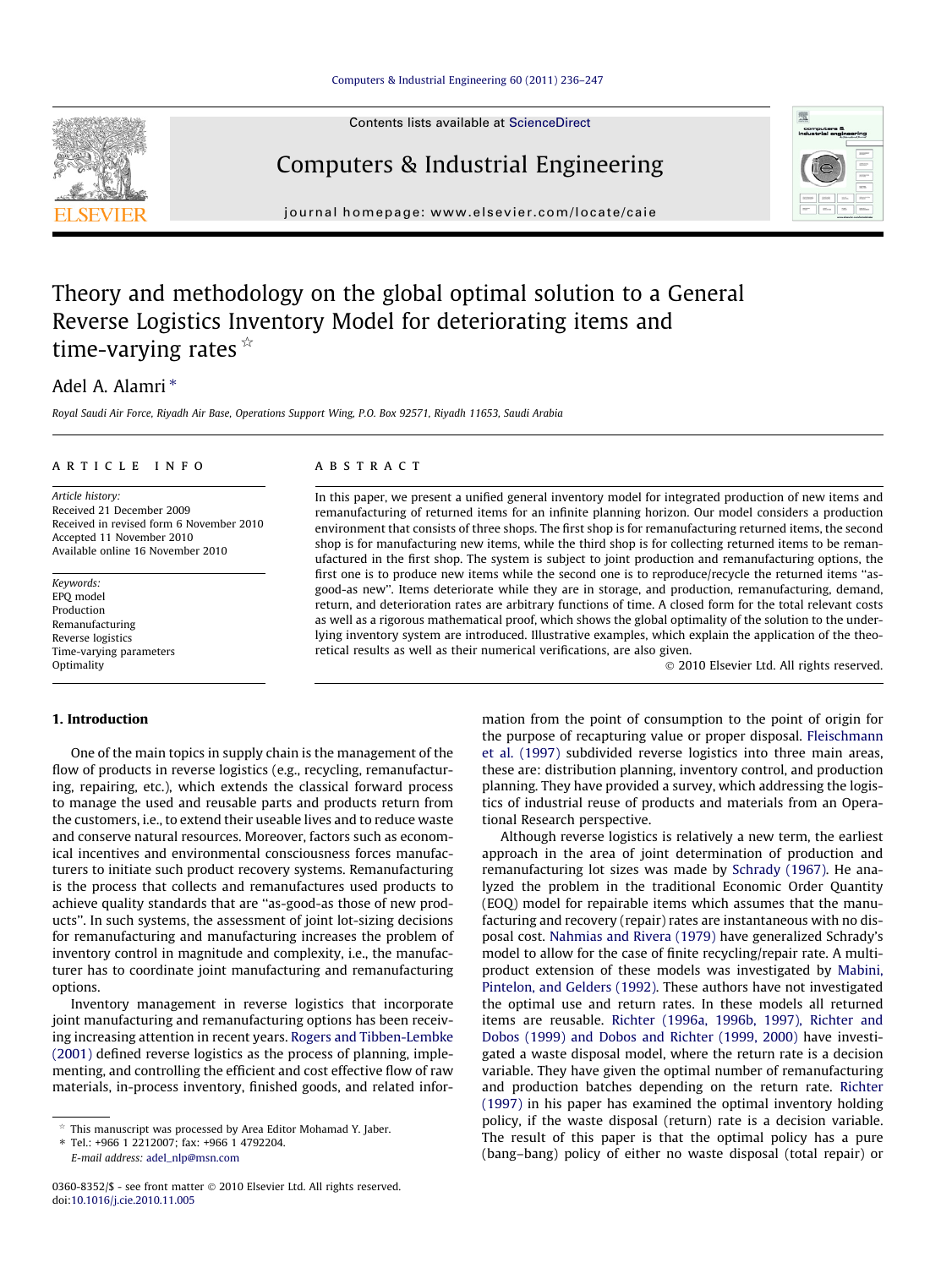no repair (total waste disposal) dominates a mixed strategy of waste disposal and repair. It is worth noting that the pure policy means either to buyback all used/returned items for remanufacture/recycle with no production option, or produce new items with no buyback or remanufacturing/recycling option. [Richter and](#page--1-0) [Dobos \(1999\)](#page--1-0) further examined the (bang–bang) policy where they showed that the properties of the minimal cost function and the optimal solution known for the continuous EOQ repair and waste disposal problem ([Richter, 1996a, 1996b, 1997\)](#page--1-0) could be extended to the more realistic integer problem. [Teunter \(1998\)](#page--1-0) has offered a model, where not all items can be remanufactured, i.e., the decision maker decides the reuse of returned items for known return rate. He assumed that the inventory holding cost parameter for manufactured items is higher than that for the remanufactured products because the remanufacturing costs are lower than the manufacturing costs. [Vörös \(2002\)](#page--1-0) presented demand as a decreasing and increasing exponential functions of price and quality. He integrated these functions into one function that describes the forward flow of a product, i.e., from the inventory system to the market, where demand increases as selling price (quality) decreases (increases). Vörös's demand function describes a general and known behavior that is well documented in the literature (e.g., [Kalish, 1983; Teng & Thompson, 1996\)](#page--1-0). [Dobos and Richter \(2003\)](#page--1-0) investigated a production/recycling system with constant demand that is satisfied by non-instantaneous production and recycling with a single repair and a single production cycles per time interval. In a subsequent paper, [Dobos and Richter \(2004\)](#page--1-0) generalized their earlier model ([Dobos & Richter, 2003](#page--1-0)) to the case of multiple repair and production cycles. [Dobos and Richter \(2006\)](#page--1-0) extended their previous work and assumed that the quality of collected used/returned items is not always suitable for further recycling, i.e., not all used/returned items can be reused.

Next to the analysis of the basic model context, other researchers have developed models that relax some of the assumptions made so far. Examples of these works, including, but not limited to, are those of [Bloemhof-Ruwaard, van Beek, Hordijk, and Van](#page--1-0) [Wassenhove \(1995\), Smith, Small, Dodds, Amagai, and Strong](#page--1-0) [\(1996\), Richter \(1996a, 1996b, 1997\), Reimer, Sodhi, and Knight](#page--1-0) [\(2000\), Teunter \(2001, 2004\), Blackburn, Guide, Souza, and Van](#page--1-0) [Wassenhove \(2004\), Inderfurth, Lindner, and Rachaniotis \(2005\),](#page--1-0) [Grubbström and Tang \(2006\), Konstantaras and Papachristos](#page--1-0) [\(2006\), Jaber and Rosen \(2008\), El Saadany and Jaber \(2008\), Jaber](#page--1-0) [and El Saadany \(2009, in press\), Behret and Korugan \(2009\), Liu,](#page--1-0) [Kim, and Hwang \(2009\).](#page--1-0) The above cited contributions assumed a constant return rate and ignored the factors that govern this rate. Recently, and along the same line of research, [Omar and Yeo \(2009\)](#page--1-0) presented a production system that satisfies a continuous timevarying demand for a finished product over a known and finite planning horizon by supplying either new products or repaired used products. They assumed that there is no further collection of used products during the period when they are being repaired or shipped. [Konstantaras and Skouri \(2010\)](#page--1-0) generalized the model of [Teunter \(2004\)](#page--1-0) by considering a general cycle pattern in which a variable number of remanufacturing lots of equal size are followed by a variable number of manufacturing lots of equal size. Sufficient conditions are given in this paper, based on the closed form formulae for the total cost function of the system. They also have studied the case where shortages are allowed in each manufacturing and remanufacturing cycle and similar sufficient conditions, as the non-shortages case, are given. [El Saadany and Jaber \(2010\)](#page--1-0) extended the models developed in [Dobos and Richter \(2003, 2004\)](#page--1-0) by assuming that the collection rate of used/returned items is dependent on the purchasing price and the acceptance quality level of these returns. That is, the flow of used/returned items increases as the purchasing price increases, and decreases as the corresponding acceptance quality level increases. They developed two mathematical models by incorporating a price–quality demand function, adopted from [Vörös \(2002\)](#page--1-0), to model the collection rate of returned items. The first assumed a single remanufacturing cycle and a single production cycle, with the second being a generalized version of the first assuming multiple remanufacturing and production cycles. Numerical results showed that when considering the return rate of used items to be dependent on the purchasing price and acceptance quality level of these returns, a pure (bang–bang) policy of either no waste disposal (total repair) or no repair (total waste disposal) as advocated in [Dobos and Richter](#page--1-0) [\(2003, 2004\)](#page--1-0) is not optimal. The limitation considered in [Dobos](#page--1-0) [and Richter \(2006\)](#page--1-0) that a pure strategy recycling should be more cost effective than pure strategy production was addressed. Results showed that a mixed (production + remanufacturing) strategy is optimal, when compared to either a pure strategy recycling (pure remanufacturing) or a pure strategy production.

The motivations associated with this work reflect some reality issues. As we know from a product life cycle, the constant demand rate is usually valid in the mature stage of the life cycle of the product. In the growth and/or ending stage of the product life cycle demand rate can be well approximated by a linear demand function. Also, in conventional inventory models, one implicit assumption is that the stored items can retain the same utility forever, i.e., they do not lose their value of characteristics as time goes on. Furthermore, the assumptions that all used/returned items that are collected in the returned stock facility can be remanufactured, and that newly produced and/or remanufactured items are perfect are nearly unattainable. In fact, the variation of demand and/or product deterioration with time (and may be with some other factors) is a quite natural phenomenon. For instance, seasonal variations, occasions (e.g., Christmases, new years, festivals) may cause an increase or a decrease in the demand of a certain commodity. Also, the increase of time storage as well as the changes in the environments of storage may also result in an increase or a decrease in the deterioration rate of certain items. Therefore, it is necessary to consider the variation of production, remanufacturing, demand, return, and product deterioration with time, which may enhance this line of research. The generality of our model adopts different options (e.g., fixed or varying rates, defective items, dependent costs, quality level of returned items, etc.), therefore, it may help managers in determining the optimum production and remanufacturing quantities and the acceptable returned amount that are collected for recovery purposes and that minimizes the total system cost. In recent years, some researchers provided clearer definitions to the terms repair, reconditioning, remanufacturing, and recycling. For example, [De Brito and Dekker](#page--1-0) [\(2004\)](#page--1-0) differentiated between the terms repair and remanufacturing by industry. They suggested that if only a part of the product deteriorates, then recovery options like repair or part replacement or retrieval are considered. [King, Burgess, Ijomah, and McMahon](#page--1-0) [\(2006\)](#page--1-0) defined the term repair as the correction of specified faults in a product, where the quality of repaired products is inferior to those of remanufactured and reconditioned. The term ''remanufacturing'' adopted herein refers to repairing, reconditioning, recycling, refurbishing or remanufacturing.

In this paper a unified General Reverse Logistics Inventory Model (GRLIM) for integrated production of new items and remanufacturing of returned items is presented for an infinite planning horizon. Items deteriorate while they are in storage, and production, remanufacturing, demand, return, and deterioration rates are arbitrary functions of time. The model developed in this paper coordinates joint production and remanufacturing options by producing new items of a product as well as by remanufacturing collected used/returned items to quality standards that are ''asgood-as those of new products'' with a single remanufacturing and a single production cycles per time interval. Items are subject